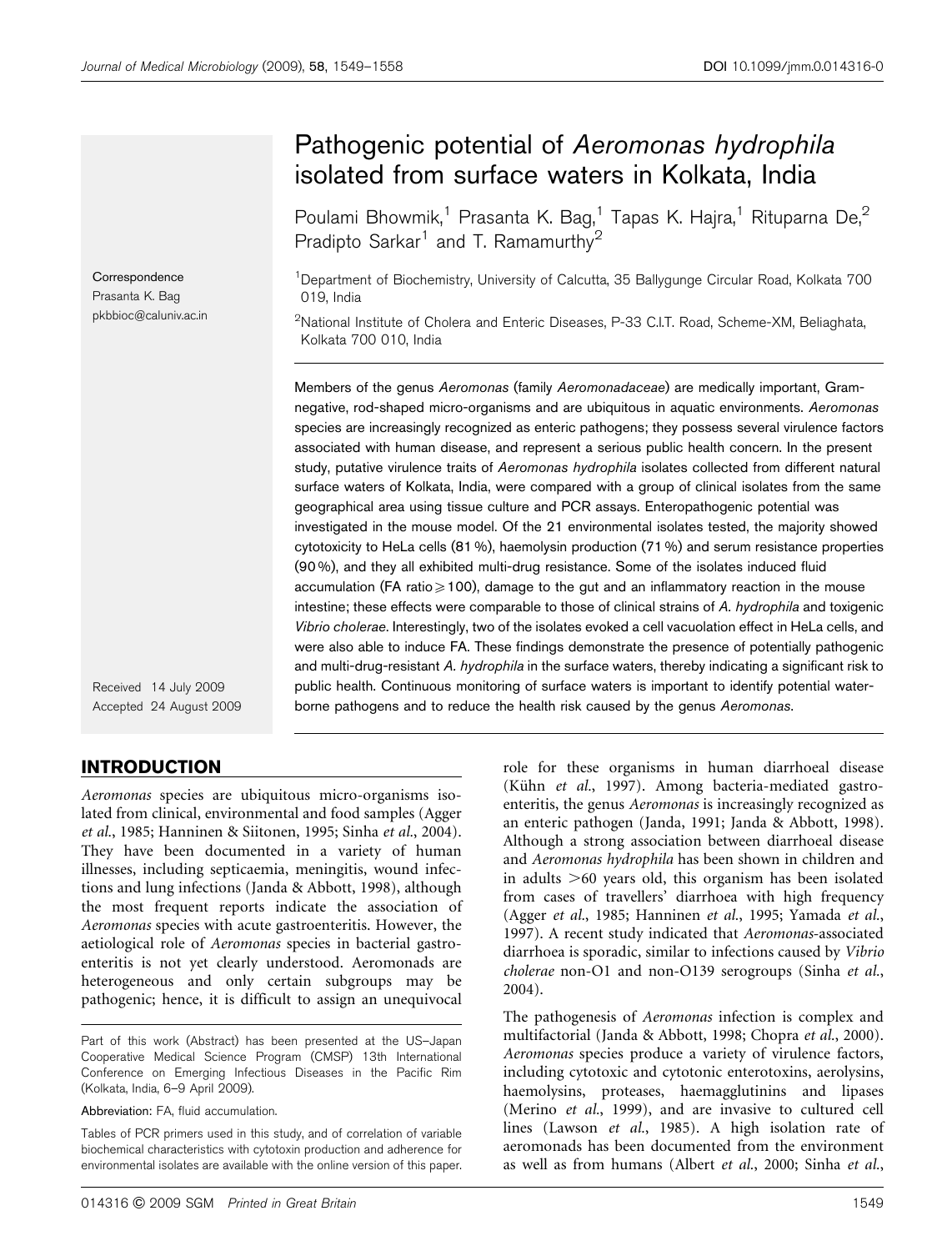2004). Albert et al. (2000) reported that isolates of Aeromonas spp. harbour both alt and ast genes, encoding heat-labile cytotonic and heat-stable cytotonic enterotoxin, respectively, associated with watery diarrhoea. The isolation rate of Aeromonas species from diarrhoeic stool has been reported to be as high as 10.8 %, compared to only 2.1 % from the stools of healthy control subjects (Edberg et al., 2007; Suarez et al., 2008). It has been reported that Aeromonas species, including A. hydrophila and Aeromonas sobria were the most frequently isolated (22.6 % of all isolates) bacteria from southern Thailand tsunami survivors (Hiransuthikul et al., 2005). These survivors were exposed to contaminated water after their area was flooded by the tsunami wave. Furthermore, high numbers of Aeromonas spp. were found in floodwater samples collected after hurricane Katrina in New Orleans (Presley et al., 2006). In many epidemiological investigations it has been shown clearly that there is a link between water sources and Aeromonas-mediated infections (Edberg et al., 2007). The increasing frequency of reports of aquatic-environmentassociated human infections, such as those caused by Aeromonas, makes it important to know whether the environmental isolates possess virulence-associated factors and therefore represent an increased health risk for humans (Krovacek et al., 1994). Hence, it is important to isolate and determine the frequency of occurrence of the aetiological agents of diarrhoea in the natural environment and to characterize them in detail. We report here the isolation of A. hydrophila from natural surface waters, and its ability to produce virulence-associated factors similar to that in clinical isolates. We also investigated the enteropathogenic potential of some of the isolates in animal models, and compared them with clinical strains of A. hydrophila and toxigenic V. cholerae.

## METHODS

Study area and sample collection. Sixteen different sites (Canning, Budge Budge, Lakshmikantapur, Sonarpur, Jadavpur, Dum Dum, Kalighat, Rajarhat, Chetla, Mudialy, Taratala, Bally, Taldi, Behala, Dakshin Barasat and Deulti) located in Kolkata and its surroundings, West Bengal, India, were selected because diarrhoeal diseases are endemic in these areas (Bag et al., 2008). These water sources are used for domestic purposes, such as bathing, washing of clothes and utensils, and cooking, by the community and are probably linked to infections by enteropathogens. Water samples were collected in sterile 250 ml glass bottles from ponds and canals (5 cm below the water surface) bi-weekly from April 2001 to March 2003. Inoculations into selective media were conducted within 24 h after collection of the water samples.

Isolation and identification of bacteria. Ten millilitres of water sample was inoculated into 10 ml double-strength alkaline peptonewater (pH 8.6) and incubated at 37  $\degree$ C for 24 h. A sample from this enrichment culture was streaked with a loop on thiosulfate-citratebile salts-sucrose (TCBS) agar (Eiken) and incubated for 24 h at 37 °C (Kühn et al., 1997). Yellow or green colonies were picked from the TCBS agar (Kühn et al., 1997). These colonies were first examined by a single-tube multi-test medium (Kaper et al., 1979). Strains exhibiting an alkaline slant/acid butt reaction were further tested for

cytochrome c oxidase activity by Kovacs method (Cowan, 1979). Oxidase-positive isolates were also tested for the string reaction (Smith, 1970) and sensitivity to the vibriostatic agent 2,2-diamine-6,7-diisopropylpteridine phosphate  $(O/129)$  with 150 µg disks. A. hydrophila generally gives a negative string test (Smith, 1970) and is resistant to the vibriostatic agent O/129 (150 mg). Oxidase-positive strains were identified by the methods outlined in Cowan (1979), West & Colwell (1984), Holt et al. (1994) and Abbott et al. (2003) by using conventional biochemical tests (Ewing & Davis, 1981; Collee et al., 1996). Salt tolerance was determined by growth of the isolates at 37 °C in 1% peptone broth without NaCl or supplemented with 7% NaCl. Shape and motility were determined by phase-contrast microscopy (model BX51/B52; Olympus). For comparison, standard strains of A. hydrophila (AN1 and MTCC 646) were included in all the assays for quality control. All the isolates were stored in nutrient agar as stabs at room temperature. The presumptively identified A. hydrophila isolates were positive for biochemical traits including o-nitrophenylgalactoside, DNase, catalase, growth in 0 and 1 % NaCl, gas from fermented glucose, acid production from D-mannitol, D-galactose and maltose, nitrate reduction, motility and GCF ( $H_2S$  from cysteine), and invariably negative for ornithine decarboxylase, tryptophan deaminase, utilization of glycine, H2S production in triple-sugar iron agar (TSI) and growth in 7 % NaCl (Abbott et al., 2003). Variable results were obtained in the following tests: acid production from glycerol and mannose, N-acetylglucosamine, and utilization of acetate and citrate, Voges–Proskauer (VP) test, lysine decarboxylase (LDC), DL-lactate, gelatinase, aesculin hydrolysis, and acid from mannose, sucrose, arabinose and cellobiose (Abbott et al., 2003). All of the environmental isolates except strain PC25 showed a negative string reaction. All were positive for arginine dihydrolase (ADH) except for two isolates, PC48 and PC68. Although A. hydrophila isolates generally give a positive result for ADH, ADH-negative A. hydrophila isolates were reported in an earlier study (Altwegg et al., 1990). The positive activities for LDC, DNase, DL-lactate, aesculin hydrolysis and gelatinase differentiate A. hydrophila from A. sobria (ADH-negative) (Altwegg et al., 1990; Abbott et al., 2003). The positive activities for GCF, production of gas from glucose and gluconate oxidation distinguish A. hydrophila from A. caviae and A. media which are ADH-negative (Abbott et al., 2003). Aeromonas veronii biovar Veronii (ADH-negative) is able to decarboxylate ornithine.

Clinical isolates. Five isolates of A. hydrophila (AN1, AN2, AN37, AE53 and AE55) and one strain each of V. cholerae O1 (NB2) and O139 (SG24) serogroups isolated from hospitalized patients with acute diarrhoea in Kolkata, India, were included in this study.

PCR. The amplification of target genes was carried out by PCR using bacterial cell lysate as the source of template DNA (Bag et al., 2008). Amplification was performed in a thermal cycler (Eppendorf Mastercycler) using 200 µl PCR tubes with a reaction mixture volume of 25 µl. PCRs for detecting the genes encoding Aeromonas cytotoxic enterotoxin (act) (Kingombe et al., 1999), Aeromonas haemolysin (hlyA) (Heuzenroeder et al., 1999), A. caviae haemolysin (Wang et al., 1996), variants of aerolysin (Pollard et al., 1990), Aeromonas heat-stable cytotonic enterotoxins (ast) (Sha et al., 2002, Sinha et al., 2004), Shiga toxin variants of Escherichia coli (Khan et al., 2002), V. cholerae outer-membrane protein (ompW) (Nandi et al., 2000) and cholera toxin subunit A (ctxA) (Keasler & Hall, 1993) were done as described elsewhere (Pollard et al., 1990; Keasler & Hall, 1993; Wang et al., 1996, Heuzenroeder et al., 1999; Kingombe et al., 1999; Nandi et al., 2000). Strain A. hydrophila SSU (Albert et al., 2000) was used as positive control for ast and act. The sequences of the primers used are listed in Supplementary Table S1, available in JMM Online.

PCR products were electrophoresed through 2 % (w/v) agarose gel to resolve the amplified products, which were visualized under UV light after ethidium bromide staining.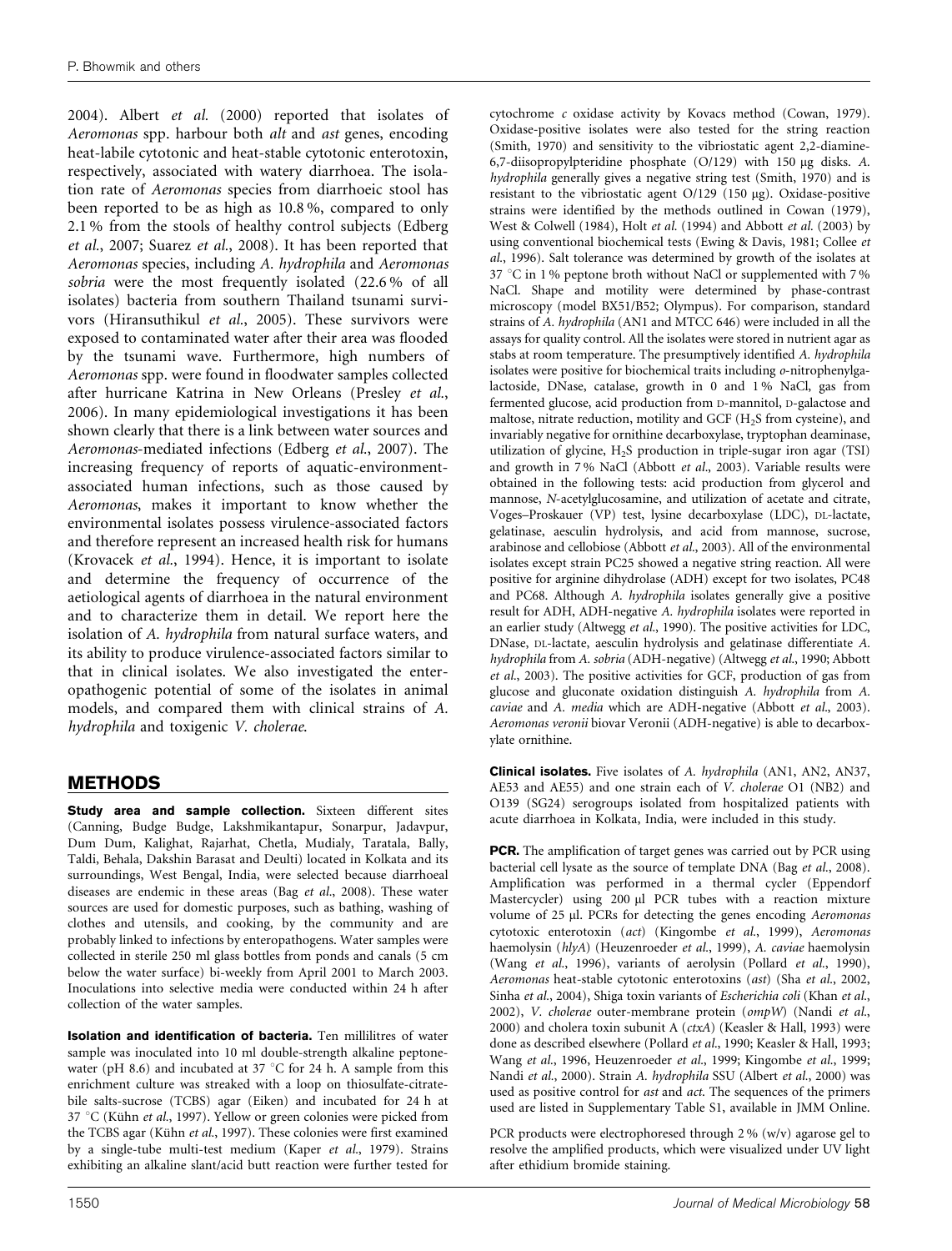Preparation of cell-free culture supernatants. Trypticase soy broth (TSB; HiMedia) was used for assessing production of various toxins. The test isolates were grown in TSB at 37  $^{\circ}$ C with shaking (200 r.p.m.) for 18 h. After centrifugation (15000  $g$  for 20 min at  $4 °C$ ), the culture supernatant was filtered using a 0.22  $\mu$ m filter (Millipore) and the cell-free filtrate was used for the tissue culture and haemolysin assays.

**Tissue culture assay.** The tissue culture assay was performed using HeLa cells as described previously (Bag et al., 2008). Morphological changes and cytotoxic effects were recorded after 24 h incubation using an inverted microscope (Olympus).

Adherence assay. Isolates were examined for their adherence to HeLa cells as described previously (Cravioto et al., 1979; Bag et al., 2008). The adhesion index was determined as the percentage of epithelial cells with adhering bacteria; if at least 40 % of the HeLa cells had adhering bacteria, the strain was considered to be positive (Cravioto et al., 1979).

Assay of haemolysin and cell-associated haemagglutinating activity. Haemolytic and cell-associated haemagglutinating activity of the isolates with human erythrocytes was determined as described previously (Ramamurthy et al., 1993). The amount of released haemoglobin in the supernatant was measured spectrophotometrically (U-3210; Hitachi) at 540 nm. PBS and blood cells lysed (100 %) with an equal volume of Triton X-100 solution served as negative and positive controls, respectively.

Detection of extracellular enzymes. Proteolytic (gelatinase and HA/protease) and lipolytic (lipase) activities were examined by the plate assay method (West & Colwell, 1984). A clear zone around a bacterial colony indicated a positive result. A known strain of V. cholerae O1 for gelatinase and HA/protease, and Pseudomonas aeruginosa for lipase were included as positive controls.

Serum resistance test. The susceptibility of bacteria to human serum was determined as described previously (Bag et al., 2008), following the method of Hughes et al. (1982). Responses were graded as highly sensitive, intermediately sensitive or serum-resistant, according to the system of Hughes et al. (1982).

Antimicrobial susceptibility test. Antimicrobial susceptibility testing was performed by the disk diffusion method (Bauer et al., 1966) with commercially available disks (HiMedia) of 12 antimicrobial drugs on Mueller–Hinton agar (HiMedia). Isolates were considered susceptible, reduced susceptible or resistant to a particular antimicrobial agent on the basis of the diameters of the inhibitory zones that matched the criteria of the manufacturer's interpretive table, which followed the recommendations of the National Committee for Clinical Laboratory Standards (NCCLS, 2002). E. coli ATCC 25922 was used for quality control.

Enteropathogenicity assay. The enteropathogenicity of the isolates was examined as described previously (Bag et al., 2008) using the sealed-adult-mouse model of Richardson et al. (1984) using Swiss albino mice weighing about 15–20 g. The animals, kept in wire-mesh polycarbonate cages with autoclaved bedding, were acclimated to laboratory conditions (12 h dark: 12 h light cycles;  $24 \pm 1$  °C) and had free access to food and water ad libitum. Animal use and the care protocol were approved by the university animal ethics committee, University of Calcutta. At 5 h post-inoculation, mice were sacrificed and fluid accumulation (FA) ratios were determined (Richardson et al., 1984). FA ratios of  $\geq 100$  were considered positive. For the colonization assay, infections were allowed to proceed for 18 h. The mice were sacrificed and their intestines were aseptically removed. Sections from the intestine were washed with PBS to remove

unbound bacteria, weighed and homogenized in PBS. Various dilutions of these homogenates were plated onto TCBS agar and incubated at 37 °C for 24 h. Colony-forming units were counted and colonization is expressed as  $log_{10}[c.f.u. (g tissue)^{-1}]$ . Isolates passaged through the mouse gut were recovered from the intestine on TCBS agar plates, and following overnight incubation, approximately five to six colonies were inoculated into peptone water and incubated at 37 °C for 4 h. Approximately  $2 \times 10^{10}$  c.f.u. bacterial inoculum ml<sup>-1</sup> was fed to mice and FA ratios and colonization were determined as described above.

Histopathology. Histopathology was performed using Swiss albino mice as described by Chang & Miller (2006). After 18 h postinoculation, mice were euthanized and sections of small intestine were immediately fixed in 10 % neutral buffer formalin. Following fixation, tissue samples were embedded in paraffin, sectioned at  $5 \mu m$  and stained with haematoxylin-eosin for light microscopic examination.

## RESULTS

One hundred and thirty-nine samples of natural surface water were collected from 16 sites located in different diarrhoea-endemic zones in and around Kolkata. Thirtyfive (25 %) of the samples contained presumptive A. hydrophila, and this species was isolated from surface waters in 6 of 16 sites sampled (Rajarhat, Dum Dum, Taratala, Canning, Deulti and Budge Budge). All the isolates were Gram-negative, rod-shaped and positive for oxidase. None of them were positive for V. cholerae-specific ompW in the PCR assay, excluding the possibility of misidentification of V. cholerae as Aeromonas species. All the isolates grew on TCBS agar forming either yellow or bluish-green colonies, and gave alkaline slant/acid butt reactions in multi-test medium (mannitol-positive and ornithine decarboxylase-negative) (Kaper et al., 1979). Of the 100 presumptively identified A. hydrophila isolates, 21 were randomly selected, taking at least two isolates from each site for further characterization. These isolates were identified as A. hydrophila by the criteria described in Methods.

Four and two of the environmental and clinical isolates of A. hydrophila, respectively, were determined to be positive for act by PCR (Table 1). However, the majority (81 %) of the isolates produced a cytotoxic response to HeLa cells with an end-point titre of 16–256 (reciprocal of dilution of TSB culture filtrate producing cytotoxic effect on  $\geq 50\%$ of cells) (Fig. 1, Table 1). None of the isolates demonstrated a cytotonic effect and was positive for ast in the PCR assay. The majority of the adherence-positive A. hydrophila isolates manifested diffused adhesion and three of the isolates showed localized adhesion on HeLa cells (Fig. 2).

Eighteen environmental and three clinical isolates of A. hydrophila were examined for their enteropathogenic potential in the sealed-adult-mouse model using live bacterial cells. Toxigenic strains of V. cholerae O139 (SG24) and O1 (NB2) were used for comparison. Of the 18 environmental isolates, 16 induced positive FA ( $\geq$ 100), and the reactivities of these isolates were comparable to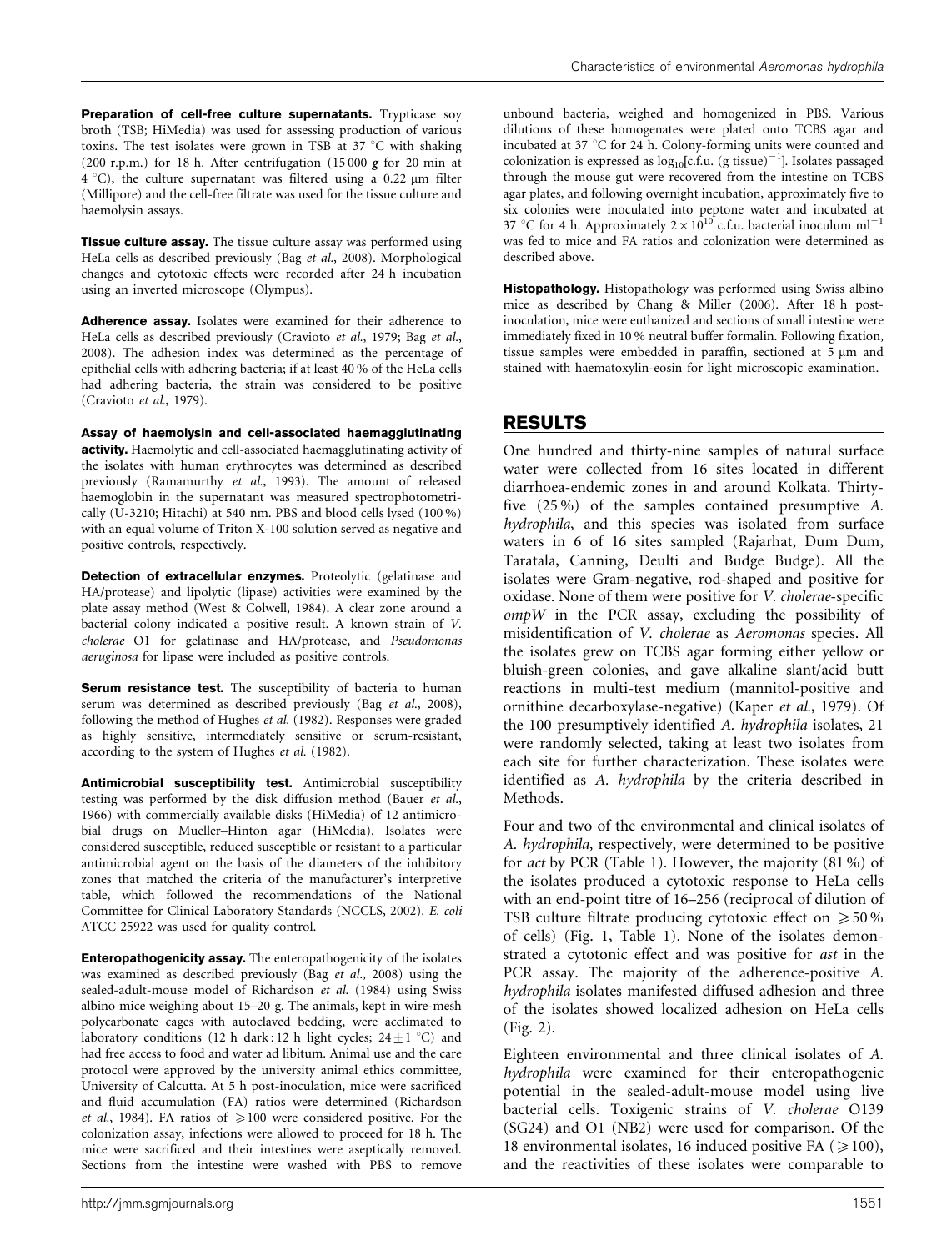#### Table 1. Virulence phenotypes of environmental and clinical isolates of A. hydrophila

+, Positive; -, negative; ND, not determined.

| Source           | <b>Strain</b>    | Cytotoxic<br>activity<br>(end-point<br>titre)* | of $act+$                | Presence Haemolysin Presence Lipase<br>activity<br>$(OD_{540})$ ‡ | of hlyA <sup>+</sup> activity |                          | Protease                         | HA                       | Serum<br>activity activity§ sensitivity<br>grade | Adherence                | Resistant/<br>reduced<br>susceptibility |
|------------------|------------------|------------------------------------------------|--------------------------|-------------------------------------------------------------------|-------------------------------|--------------------------|----------------------------------|--------------------------|--------------------------------------------------|--------------------------|-----------------------------------------|
| Environ-<br>ment | PC16             | 256                                            | $\overline{\phantom{m}}$ | 13(0.2)                                                           | —                             | $+$                      |                                  |                          | $5 - 6$                                          | $\overline{\phantom{0}}$ | $\rm Ch$ Fz/T N $\rm Nx$                |
|                  | <b>PC17</b>      | 128                                            |                          | 100(1.6)                                                          |                               | $^{+}$                   | $\hspace{0.1mm} +\hspace{0.1mm}$ | $+$                      | $5 - 6$                                          | Diffuse                  | $\rm Ch$ A T Fz/ $-$                    |
|                  | <b>PC18</b>      | 64                                             | $^{+}$                   | 94(1.5)                                                           |                               | $^{+}$                   | $^{+}$                           | $\equiv$                 | $5 - 6$                                          |                          | Localized A/T Fz Co                     |
|                  | <b>PC19</b>      | 128                                            | $\overline{\phantom{m}}$ | 6(0.1)                                                            | $\qquad \qquad -$             | $\overline{\phantom{m}}$ | $\equiv$                         | $\qquad \qquad -$        | $1 - 2$                                          | $\equiv$                 | T/A Na Ch                               |
|                  | <b>PC20</b>      | 256                                            |                          | 13(0.2)                                                           | —                             | $^{+}$                   | $\overline{\phantom{0}}$         | $\qquad \qquad -$        | $3 - 4$                                          | Diffuse                  | Ch A S G/T N Fz                         |
|                  | <b>PC21</b>      | 64                                             | $^{+}$                   | 94(1.5)                                                           | $\qquad \qquad -$             | $^{+}$                   | $+$                              | $^{+}$                   | $3 - 4$                                          | Localized                | A Fz/T N                                |
|                  | <b>PC22</b>      | 64                                             | $\overline{\phantom{m}}$ | 6(0.1)                                                            | $\qquad \qquad -$             | $+$                      |                                  | $++$                     | $3 - 4$                                          | Diffuse                  | A Fz/N                                  |
|                  | PC <sub>23</sub> | 128                                            | $\overline{\phantom{m}}$ | 100(1.6)                                                          | $^{+}$                        | $^{+}$                   | $+$                              | $^{+}$                   | $5 - 6$                                          | Diffuse                  | Ch Na/A T N G<br>Fz                     |
|                  | PC <sub>24</sub> | 64                                             | $\overline{\phantom{m}}$ | 6(0.1)                                                            | $\overline{\phantom{m}}$      |                          | $+$                              |                          | $1 - 2$                                          | Diffuse                  | A S/T N Fz                              |
|                  | <b>PC25</b>      | 32                                             |                          | 6(0.1)                                                            |                               | $+$                      | $^{+}$                           | $+$                      | $3 - 4$                                          | Diffuse                  | A T Fz/N Ch                             |
|                  | <b>PC27</b>      | 32                                             |                          | 0(0.0)                                                            | $\overline{\phantom{m}}$      | $+$                      | $^{+}$                           | $\overline{\phantom{m}}$ | $5 - 6$                                          | $\equiv$                 | Ch A/T N G Fz                           |
|                  | <b>PC28</b>      | 32                                             |                          | 0(0.0)                                                            | $\overline{\phantom{0}}$      | $\overline{\phantom{0}}$ | $^{+}$                           | $^{+}$                   | $3 - 4$                                          | Diffuse                  | A T Fz Co/N                             |
|                  | <b>PC30</b>      | 64                                             |                          | 0(0.0)                                                            | —                             | $+$                      | $\overline{\phantom{0}}$         | $\overline{\phantom{m}}$ | $3 - 4$                                          | $\qquad \qquad -$        | Ch A/T S N Fz<br>$N_{X}$                |
|                  | <b>PC48</b>      | $\overline{\phantom{m}}$                       |                          | 0(0.0)                                                            |                               | $\qquad \qquad -$        |                                  |                          | $5 - 6$                                          |                          | $\mathbf{A}$                            |
|                  | <b>PC58</b>      | 32                                             |                          | 0(0.0)                                                            |                               | $^{+}$                   |                                  |                          | $5 - 6$                                          | Diffuse                  | Ch A Fz/T                               |
|                  | <b>PC60</b>      | $\overline{\phantom{m}}$                       | $^{+}$                   | 0(0.0)                                                            | $\qquad \qquad -$             | $+$                      | $\overline{\phantom{0}}$         | $\qquad \qquad -$        | $3 - 4$                                          | $\qquad \qquad -$        | Ch A Na/Fz                              |
|                  | PC68             | $\overline{\phantom{0}}$                       | $\qquad \qquad -$        | 6(0.1)                                                            | $^{+}$                        |                          | $\overline{\phantom{0}}$         | $\qquad \qquad -$        | $5 - 6$                                          | $\overline{\phantom{0}}$ | A T /Fz Ch                              |
|                  | <b>PC72</b>      | $\overline{\phantom{0}}$                       | $\overline{\phantom{m}}$ | 13(0.2)                                                           | $^{+}$                        | $\qquad \qquad -$        | —                                | —                        | $5 - 6$                                          | $\overline{\phantom{0}}$ | A Ch                                    |
|                  | <b>PC81</b>      | 128                                            | $\overline{\phantom{m}}$ | 63(1.0)                                                           | $\qquad \qquad -$             | $^{+}$                   | $^{+}$                           | $\overline{\phantom{m}}$ | $5 - 6$                                          | Diffuse                  | Ch A/Fz                                 |
|                  | <b>PC94</b>      | 16                                             | $^{+}$                   | 6(0.1)                                                            | $^{+}$                        | $+$                      | $+$                              | $^{+}$                   | $5 - 6$                                          | Diffuse                  | A Fz/N                                  |
|                  | PC95             | 64                                             | $\overline{\phantom{m}}$ | 88 (1.4)                                                          | $\qquad \qquad -$             | $+$                      | $+$                              | $^{+}$                   | $3 - 4$                                          | Localized A Fz/T N       |                                         |
| Clinical         | AN1              | 16                                             | $\overline{\phantom{m}}$ | 56(0.9)                                                           | $+$                           | $^{+}$                   | $+$                              | $+$                      | $5 - 6$                                          | Diffuse                  | Ch A Na $Fz$ / $-$ #                    |
|                  | AN2              | 16                                             | $\overline{\phantom{m}}$ | 56 $(0.9)$                                                        | $^{+}$                        | $^{+}$                   | $+$                              | $++$                     | $5 - 6$                                          | ND                       | Ch A Na Nx#                             |
|                  | AN37             | 64                                             | $^{+}$                   | 56 $(0.9)$                                                        | $\overline{\phantom{0}}$      | $+$                      | $+$                              | $^{+}$                   | $3 - 4$                                          | ND                       | A $S/-#$                                |
|                  | AE53             | 64                                             | $+$                      | 56(0.9)                                                           | $^{+}$                        | $^{+}$                   | $+$                              | $+ +$                    | $3 - 4$                                          | Diffuse                  | Ch A Na $S/-$ #                         |
|                  | AE55             | 16                                             | $\overline{\phantom{m}}$ | 56 $(0.9)$                                                        | $^{+}$                        | $^{+}$                   | $+$                              | $\qquad \qquad -$        | $3 - 4$                                          | ND                       | A Na Fz S Co<br>Ch#                     |

\*Reciprocal of dilution of TSB culture filtrate producing a cytotoxic effect in  $\geqslant$  50 % of HeLa cells.

 $\frac{d}{dx}$  and hlyA gene sequences were detected by PCR.

#TSB culture filtrate was mixed 1:1 with human erythrocytes suspended in PBS and incubated at 37 °C for 1 h. The released haemoglobin was measured spectrophotometrically. An OD<sub>540</sub> value of  $\geq 0.1$  was considered to be a positive result for haemolysin. Haemolysin activities are expressed as the percentage of lysis by comparing the OD<sub>540</sub> value with that of an identical erythrocyte suspension lysed (100 %) with an equal volume of Triton X-100 solution.

§Cell-associated haemagglutinating (HA) activity was determined using pooled group O human blood cells. ++, Immediate reaction; +, reaction was incomplete or not instantaneous, but occurred within  $5$  min;  $-$ , no agglutination.

||Grades: 5–6, resistant; 3–4, intermediately (delayed) sensitive; 1–2, completely sensitive to human normal serum (Hughes et al., 1982).

A, ampicillin (10 mg); C, chloramphenicol (30 mg); T, tetracycline (30 mg); S, streptomycin (10 mg); N, neomycin (30 mg); G, gentamicin (10 mg); Na, nalidixic acid (30 µg); Fz, furazolidone (100 µg); Nx, norfloxacin (10 µg); Co, co-trimoxazole (25 µg); Ch, cephalothin (30 µg). #Sinha et al. (2004).

those of clinical strains of A. hydrophila (Table 2). A comparison of counts of the colonized environmental and clinical isolates in mouse intestines showed that the isolates of both groups had almost the same colonization potential. Colonization of A. hydrophila and V. cholerae, expressed as  $log_{10}$ [mean c.f.u. (g tissue)<sup>-1</sup> ± sD], ranged

between  $3.13 \pm 0.82$  and  $6.56 \pm 0.32$  (Table 2). Exposure of mouse intestine to the environmental isolates of A. hydrophila caused epithelial damage of villi associated with architectural distortion of crypt and infiltration of polymorphonuclear cells extending through the mucus (Fig. 3).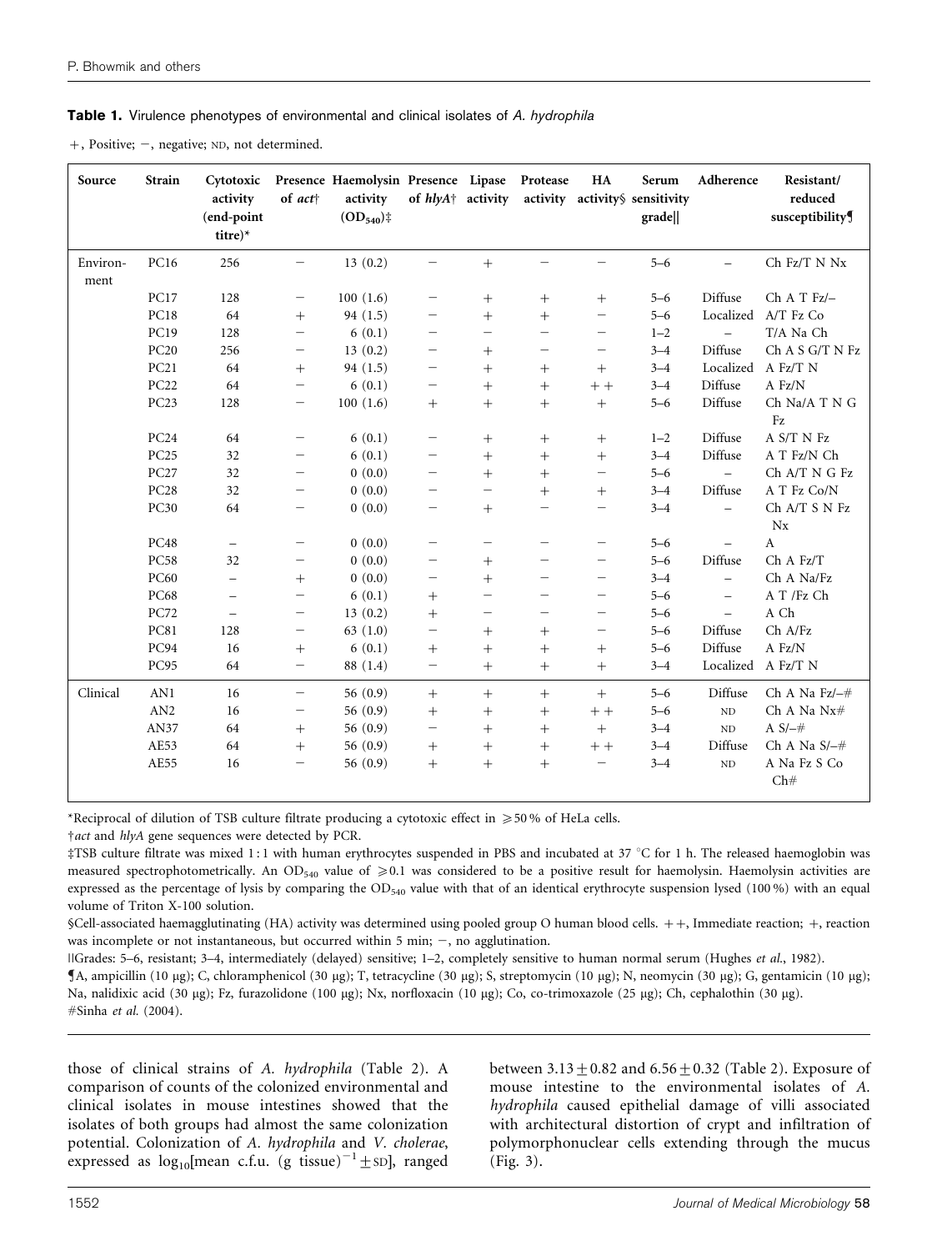

Fig. 1. Effects of culture filtrates of environmental isolates of A. hydrophila on HeLa cells. (a) Confluent growth of HeLa cells; (b) cytotoxic effect; (c) cytotoxic effect associated with cell vacuolation (indicated by arrowheads). Bars,  $25 \mu m$ .

## **DISCUSSION**

Cytotoxin plays an important role in the pathogenicity of enteric bacteria (Nataro et al., 2003). In this study, two A. hydrophila isolates (PC24 and PC25), evoked a cellvacuolating effect, which is in agreement with other studies (Di Pietro et al., 2005). Furthermore, these two isolates were able to induce FA in mouse intestine. Previous reports indicated that aerolysin is a pore-forming toxin secreted by human pathogen A. hydrophila that causes vacuolation in



Fig. 2. Adherence patterns of environmental isolates of A. hydrophila on HeLa cells (Giemsa stain). (a) Diffuse adherence; bacteria are dispersed over the cell surface and the cell matrix. (b) Localized adherence-like adherence. Arrowheads indicate bacterial cells. Bars,  $25 \mu m$ .

the cytoplasm of baby hamster kidney cells (Abrami et al., 1998). However, none of our isolates were positive for aer sequences (encoding aerolysin) in the PCR assay. Therefore, we suggest that the vacuolating cytotoxin of A. hydrophila in the present study may be different from aerolysin. Furthermore, strains of Vibrio fluvialis are also capable of producing a vacuolation effect in HeLa cells (Chakraborty et al., 2005), and exhibit biochemical traits typical for the genus with a few features resembling Aeromonas. In many cases, the API20E system identified V. fluvialis strains as A. hydrophila, with high identification scores (Seidler et al., 1980). Therefore, we included a salttolerance test to distinguish A. hydrophila strains from V. fluvialis. V. fluvialis cannot grow in 1% peptone without NaCl, but can grow in the same medium with 7 % NaCl. However, strains PC24 and PC25 grew well in broth containing 1 % peptone without NaCl and did not grow with 7 % NaCl. In addition, these isolates were able to produce gas from glucose. V. fluvialis does not produce gas from glucose, thus resembling V. cholerae.

Although one (PC60) of our act-positive isolates did not show cytotoxicity to HeLa cells, all of the act-positive isolates caused FA, epithelial damage of villi and infiltration of polymorphonuclear cells extending through the mucus in mouse intestine. This is in agreement with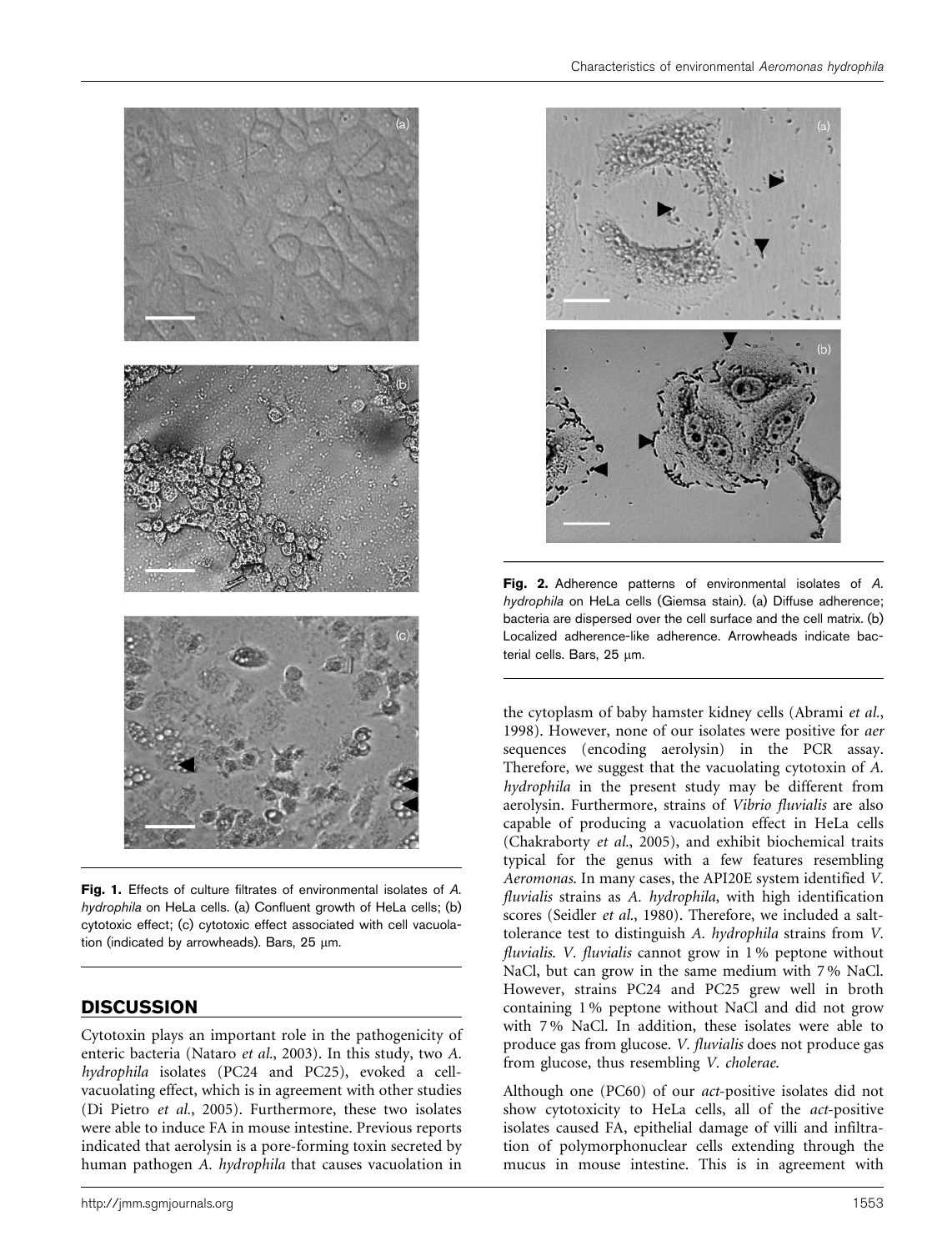| Source      | <b>Species</b> | <b>Strain</b> | Colonization      |                            | FA ratio               |                                        |                              |  |
|-------------|----------------|---------------|-------------------|----------------------------|------------------------|----------------------------------------|------------------------------|--|
|             |                |               | Wild-type strain* | Animal-passaged<br>strain* | Wild-type <sup>+</sup> | Animal-passaged<br>strain <sup>+</sup> | Increase in<br>FA ratio $(%$ |  |
| Environment | A. hydrophila  | <b>PC16</b>   | $3.60 + 0.42$     | ND                         | $142.50 + 0.50$        | ND                                     |                              |  |
|             |                | <b>PC17</b>   | $4.02 + 0.19$     | ND                         | $134.74 \pm 11.90$     | ND                                     |                              |  |
|             |                | <b>PC18</b>   | $3.85 + 0.16$     | $5.54 \pm 0.31$            | $121.35 \pm 2.85$      | $122.67 \pm 10.34$                     | 1.08                         |  |
|             |                | <b>PC19</b>   | $3.13 + 0.82$     | $6.25 \pm 0.09$            | $117.00 \pm 30.00$     | $132.82 + 29.51$                       | 13.52                        |  |
|             |                | <b>PC20</b>   | $4.51 \pm 1.02$   | ND                         | $189.70 \pm 46.60$     | ND.                                    |                              |  |
|             |                | PC21          | $3.49 + 0.30$     | ND                         | $81.85 \pm 1.35$       | ND                                     |                              |  |
|             |                | <b>PC22</b>   | $4.28 \pm 0.32$   | $6.21 \pm 0.06$            | $75.7 \pm 17.56$       | $158.63 \pm 2.39$                      | 109.55                       |  |
|             |                | <b>PC23</b>   | $3.97 \pm 0.14$   | $6.31 \pm 0.13$            | $111.17 \pm 2.93$      | $159.89 \pm 24.87$                     | 43.82                        |  |
|             |                | <b>PC24</b>   | $5.38 + 0.96$     | $5.605 \pm 0.31$           | $137.50 + 41.50$       | $141.47 \pm 34.55$                     | 2.88                         |  |
|             |                | <b>PC25</b>   | $4.07 + 0.17$     | $5.68 \pm 0.05$            | $150.57 \pm 42.93$     | $164.83 \pm 50.40$                     | 9.47                         |  |
|             |                | <b>PC28</b>   | $3.52 \pm 0.07$   | <b>ND</b>                  | $116.05 \pm 7.24$      | ND                                     |                              |  |
|             |                | <b>PC48</b>   | $3.69 + 0.91$     | $5.85 + 0.12$              | $104.50 \pm 12.50$     | $113.00 \pm 40.00$                     | 8.13                         |  |
|             |                | <b>PC58</b>   | $5.16 \pm 0.03$   | ND                         | $109.29 \pm 7.66$      | ND                                     |                              |  |
|             |                | <b>PC60</b>   | $3.40 + 0.19$     | ND                         | $168.94 \pm 19.25$     | ND                                     |                              |  |
|             |                | <b>PC68</b>   | $4.17 \pm 0.17$   | $4.78 + 0.16$              | $132.68 \pm 19.96$     | $121.43 \pm 1.71$                      | $-8.47\ddagger$              |  |
|             |                | <b>PC72</b>   | $4.08 \pm 0.16$   | ND                         | $125.46 \pm 2.85$      | ND.                                    |                              |  |
|             |                | <b>PC81</b>   | $4.05 \pm 0.02$   | <b>ND</b>                  | $109.48 \pm 20.14$     | <b>ND</b>                              |                              |  |
|             |                | <b>PC95</b>   | $4.92 \pm 1.52$   | ND.                        | $120.9 \pm 13.65$      | ND.                                    |                              |  |
| Clinical    | A. hydrophila  | AN1           | $4.22 + 0.41$     | ND                         | $104.0 + 21.0$         | ND                                     |                              |  |
|             |                | AN2           | $5.69 \pm 0.03$   | $6.51 \pm 0.15$            | $87.14 \pm 8.52$       | $124.83 \pm 3.69$                      | 43.25                        |  |
|             |                | AE53          | $4.93 \pm 0.07$   | ND                         | $116.50 \pm 30.50$     | ND                                     |                              |  |
|             | V. cholerae    | NB2           | $4.77 \pm 0.87$   | ND                         | $147.55 \pm 15.55$     | ND                                     |                              |  |
|             |                | <b>SG24</b>   | $6.56 \pm 0.32$   | ND                         | $152.75 \pm 34.25$     | ND                                     |                              |  |
| PBS control |                |               |                   |                            | $55.75 \pm 5.26$       |                                        |                              |  |

|  | Table 2. Enteropathogenicity of some environmental and clinical isolates in the mouse model |  |  |  |  |
|--|---------------------------------------------------------------------------------------------|--|--|--|--|
|--|---------------------------------------------------------------------------------------------|--|--|--|--|

ND, Not determined.

\*Values are expressed as log<sub>10</sub>[c.f.u. (g tissue)<sup>-1</sup>] and represent the mean data±sD from 3–5 adult Swiss albino mice.

 $\dagger$ Values are expressed as FA ratios and represent the mean data $\pm$  sD from 3–5 adult Swiss albino mice.

 $\ddagger$ Decrease in FA ratio.

previous findings which indicated that Aeromonas cytotoxic enterotoxin (Act) induces production of proinflammatory cytokines associated with Act-induced tissue injury (Chopra et al., 2000). A. hydrophila produces an Act that is related to aerolysin and has haemolytic, cytotoxic and enterotoxic activity (Chopra & Houston, 1999). Although all of our act-positive isolates caused FA, some of them were non-haemolytic or poorly haemolytic. A. hydrophila may also produce Shiga-like toxin 1, or at least a cytotoxin with some homology to the Shiga-like toxin 1 of E. coli O157:H7 (Haque et al., 1996). Evidence for production of cholera toxin cross-reactive factor by A. hydrophila had also been documented (Chopra et al., 1986). When tested by PCR, all the tested A. hydrophila isolates were negative for genes encoding Shiga toxin and cholera toxin.

In the present study, it was found that the majority (71 %) of the environmental isolates of A. hydrophila produced haemolysin. However, only four of them were positive for hlyA in the PCR assay (Table 1). Additionally, none of the clinical or environmental isolates were positive for A. caviae-specific hly genes. Three isolates of A. hydrophila

(PC27, PC28 and PC30) that were negative for haemolysin production were found to evoke a cytotoxic effect on HeLa cells. Furthermore, haemolysin production was not correlated with cytotoxic activity in the present study  $(P>0.05)$ . One study has shown that 11 toxin-positive A. hydrophila strains from Ethiopia were compared to toxin-negative strains from India, using the API 20E system for biotyping (Ljungh et al., 1977). In that study, no correlation between biotype and toxin production was found, although specific results of LDC and VP tests were not stated. However, another group (Cumberbatch et al., 1979) established a correlation between toxigenicity and LDC- and VP-positive phenotypes. The significance of the relationship between an LDC- and/or VP-positive phenotype and toxigenicity is still unknown. The association of enterotoxigenicity and raffinose fermentation in porcine E. coli appears to be related to these properties being mediated by the same plasmid, rather than any intrinsic requirement for raffinose fermentation in the biosynthesis of enterotoxin (Schneider & Parker, 1978). However, in the present study, we did not find any correlation between cytotoxin production and various biotypes such as LDC, VP, utilization of citrate and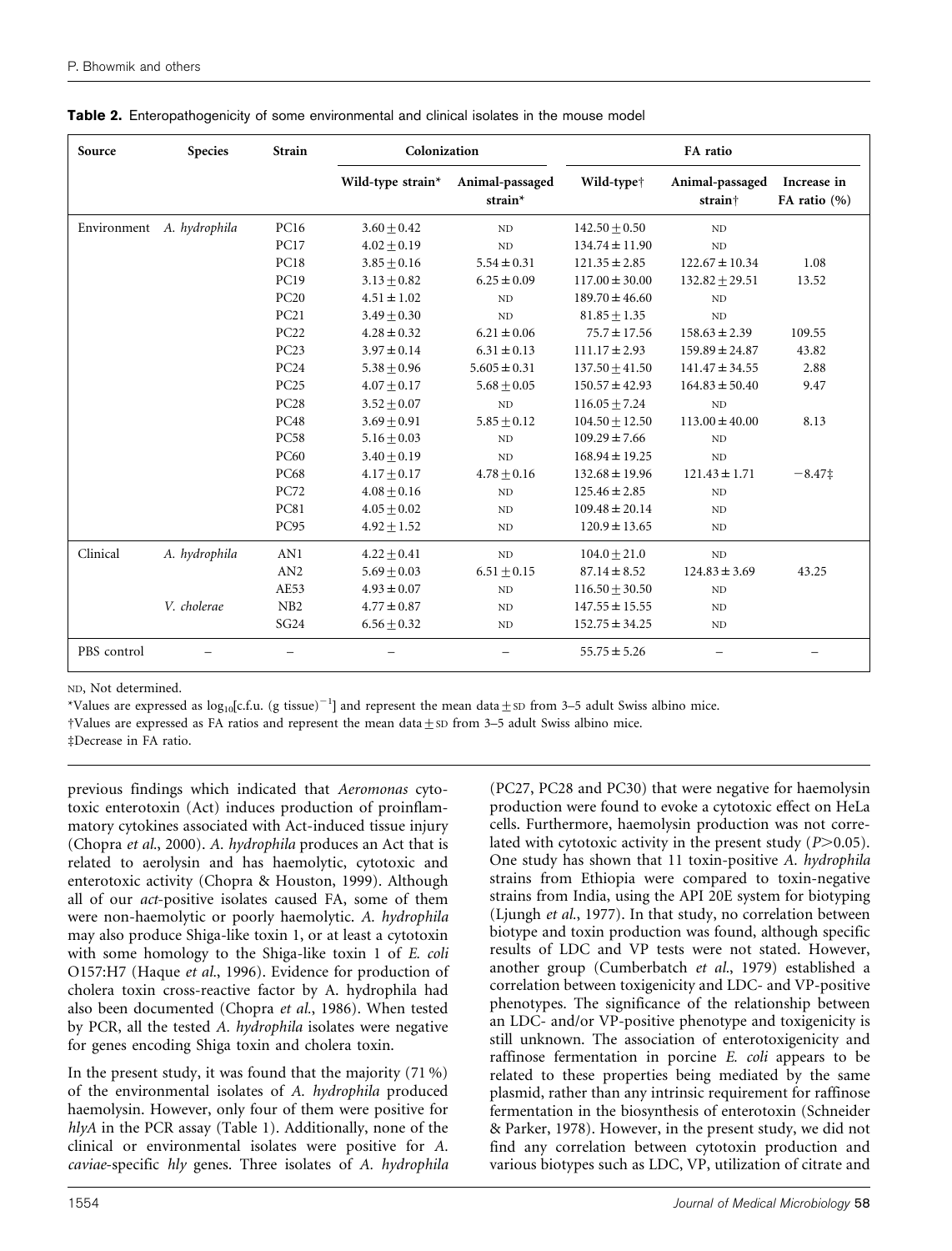

Fig. 3. Histopathology of small intestine tissue from Swiss albino mice 18 h post-inoculation. (a) Control small intestine tissue from an uninfected mouse, showing normal crypt and villous architecture, with only a small number of inflammatory cells in the lamina propria. (b, c and d) Severe inflammation of the mucosa and submucosa in the small intestine was observed in mice 18 h post-inoculation with (b) A. hydrophila strain PC24 (environmental), (c) A. hydrophila strain AN2 (clinical) and (d) V. cholerae strain NB2. In each case, cellular infiltrate, consisting largely of polymorphonuclear cells, extends through the muscularis mucosa and submucosa. Epithelial damage of the villi is extensive and this damage extends into the crypt. Architectural distortion, epithelial hyperplasia and loss of goblet cells were also observed. Abbreviations: AD, architectural distortion; C, crypt; IF, intense inflammatory infiltrate; LP, lamina propria; ME, muscularis externa; PMN, polymorphonuclear cells; SM, submucosa; V, villi. Bars, 100 µm.

acetate, and fermentation of sucrose, cellobiose and salicin. Correlation of various biochemical characteristics with cytotoxin production and adherence for environmental isolates is shown in Supplementary Table S2, available in JMM Online. Although the precise roles of protease, gelatinase and lipase in vivo are not yet clear, we found that protease, gelatinase or lipase activities were significantly correlated with cytotoxin production  $(P<0.05)$  in the environmental isolates. Lecithinase (phospholipase C) was shown to be cytotoxic, but non-haemolytic or poorly haemolytic (Merino et al., 1999). This is in agreement with our experience with A. hydrophila isolates. We found a good correlation between lipase activities and cytotoxin production  $(P<0.05)$ , but this did not correlate with haemolysin activities  $(P>0.05)$ . The findings of another study revealed that the majority of clinical isolates of A. hydrophila showed localized adhesion to intestinal 407 cells, whereas environmental isolates showed diffused adhesion (Krovacek et al., 1994). Although the majority of the adherence-positive A. hydrophila isolates manifested diffused adhesion, three of the isolates showed localized adhesion on HeLa cells in our study. Furthermore, a very good correlation exists between adherence and either protease or haemagglutinating activity  $(P<0.005)$ . Haemolysin activity did not correlate with adherence property. However, adherence to HeLa cells did correlate with the VP biotype  $(P<0.05)$ .

In our study, the majority (90 %) of the isolates showed serum resistance properties (grade 5 and 6 or grade 3 and 4), comparable with clinical isolates. Lawson et al. (1985) indicated that some of the clinical isolates of A. hydrophila are invasive in HEp-2 cells. Additionally, the bactericidal activity of antibodies and 'complement-like' bactericidal activity is operative in the intestinal mucosa, contributing to the colonization properties of a variety of bacterial pathogens (Parsot et al., 1991). Hence, the serum resistance properties of A. hydrophila could also play an essential role in intestinal colonization. It has been suggested that the ability of some A. hydrophila strains to resist complementmediated killing could result in bacteraemia and other invasive diseases associated with Aeromonas infection (Merino et al., 1996).

A previous study revealed that most of the Kolkata A. hydrophila strains (clinical) included in the study showed resistance to ampicillin, nalidixic acid, cephalothin, streptomycin and furazolidone (Sinha et al., 2004). In the present study, the environmental isolates of A. hydrophila were resistant or had reduced susceptibility to ampicillin (93 %), furazolidone (93 %), tetracycline (93 %), neomycin (71 %), cephalothin (62 %), streptomycin (18 %) and nalidixic acid (14 %). Emergence of multiple resistance is a serious clinical problem in the treatment and containment of disease. Although clinical isolates of A. hydrophila have been reported to be resistant to ampicillin, one isolate (PC16) was sensitive to ampicillin and this finding agrees with the earlier isolation of an ampicillin-sensitive strain of A. hydrophila from a water sample (Rippey & Cabelli, 1979). In one earlier study, it was shown that nalidixic acid resistance (72 %) was much more frequent than tetracycline (21 %) or co-trimoxazole (14 %) resistance among environmental isolates of Aeromonas (Goñi-Urriza et al., 2000). Other studies have demonstrated that quinolone resistance was less than 25 % among environmental isolates (McKeon et al., 1995). In the present study, furazolidone (93 %) or tetracycline (93 %) resistance were much more frequent than nalidixic acid resistance (14 %). The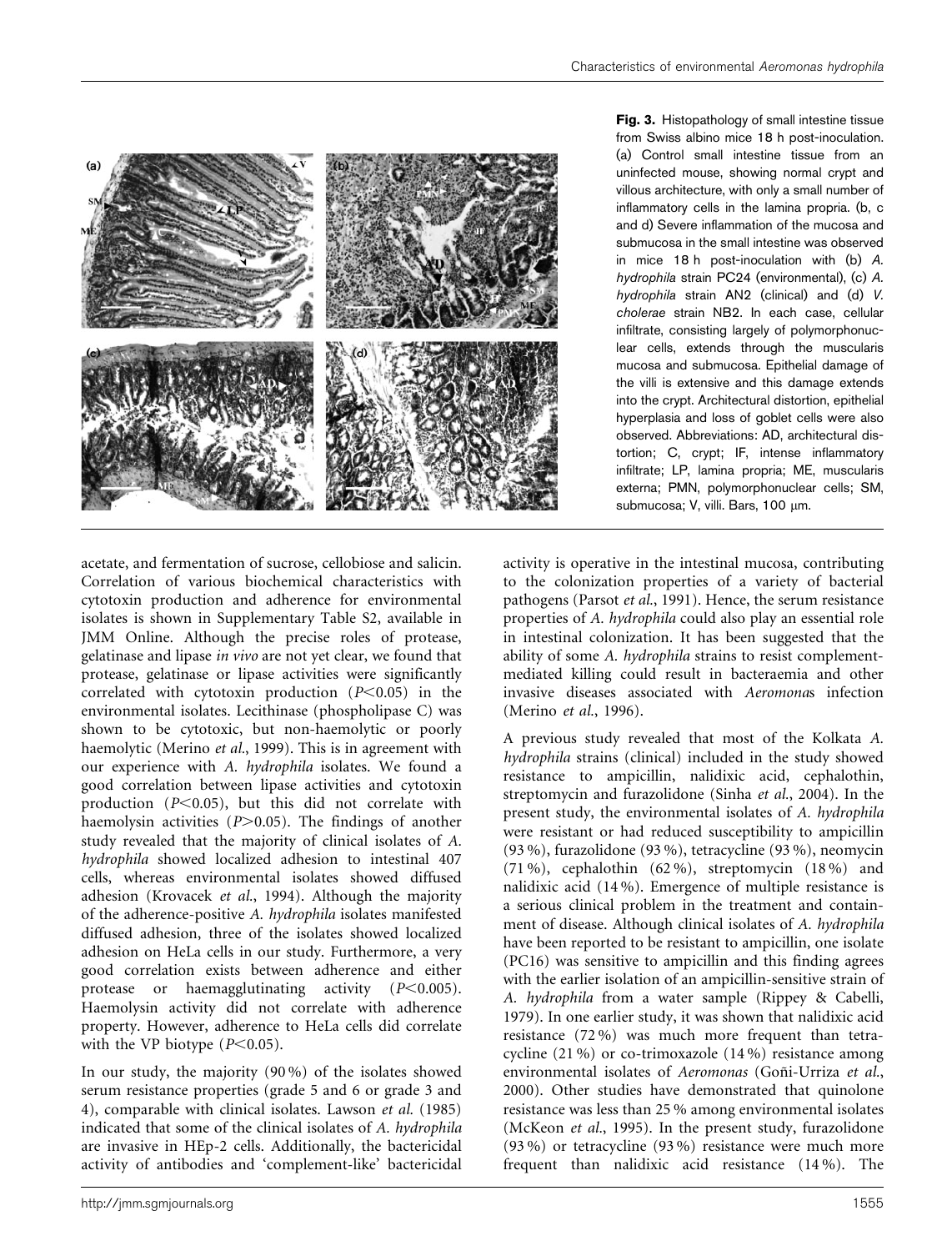identification of this diversity of resistance among Aeromonas isolates from the aquatic environment led us to the conclusion that these Aeromonas isolates may serve as a reservoir of antibiotic resistance genes, and the resistance may be transferred to other bacteria in the environment as well (Henriques et al., 2006). The prevalence and transmission of multi-drug resistance among clinical and environmental isolates of Aeromonas has been documented by several authors (Miranda & Castillo, 1998; Goñi-Urriza et al., 2000; Henriques et al., 2006; Rahman et al., 2009). In many studies, an increase in resistance was observed among strains of Aeromonas isolated from rivers receiving urban discharge (Bhattacherjee et al., 1988; Ko et al., 1996; Goñi-Urriza et al., 2000). In our study, a higher prevalence of multiple resistances was observed, and this might be due to the fact that urban or rural effluents, including industrial effluent or raw sewage, etc., in developing countries are known to contain high levels of antibiotics and antibiotic-resistant bacteria belonging to the human and animal commensal flora (Bhattacherjee et al., 1988; Goñi-Urriza et al., 2000; Kathuria, 2006).

It was interesting to note that some of the environmental isolates showed enterotoxic activity and colonization in mouse intestine comparable to those of clinical isolates of A. hydrophila and toxigenic V. cholerae. Environmental isolates showed an increase in FA from 1.08 to 109.55 % and a level of colonization between 0.23 and 3.13  $\log_{10}$ [c.f.u. (g tissue) $^{-1}$ ] after passage through the mouse intestine (Table 2). Except for serum resistance, one (PC48) of the isolates was negative for the putative virulence traits tested in this study. However, this isolate showed positive FA and efficient colonization in the mouse intestine. This effect may be due to the presence of another unknown enterotoxin. Damage to the mouse intestine and the inflammatory reaction caused by the environmental isolates were comparable to those of clinical strains of A. hydrophila and toxigenic V. cholerae (Fig. 2). Therefore, it can be suggested that A. hydrophila can produce cytotoxic substance(s) and causes FA and destruction of intestinal mucosa resembling the activity of toxigenic V. cholerae. Although it is still unclear which virulence factor(s) of A. hydrophila is responsible for causing diarrhoea in humans, we propose that environmental isolates of this species may be a potential enteric pathogen, and that continuous monitoring is needed to explicate the ecology and the public health significance of A. hydrophila.

### ACKNOWLEDGEMENTS

The fellowships of P. B. and T. K. H. were provided by the University Grants Commission, India.

## REFERENCES

Abbott, S. L., Cheung, W. K. & Janda, J. M. (2003). The genus Aeromonas: biochemical characteristics, atypical reactions, and phenotypic identification schemes. J Clin Microbiol 41, 2348–2357.

Abrami, L., Fivaz, M., Glauser, P. E., Parton, R. G. & Van der Goot, F. G. (1998). A pore-forming toxin interacts with a GPI-anchored protein and causes vacuolation of the endoplasmic reticulum. J Cell Biol 140, 525–540.

Agger, W. A., McCormick, J. D. & Gurwith, M. J. (1985). Clinical and microbiological features of Aeromonas hydrophila-associated diarrhoea. J Clin Microbiol 21, 909–913.

Albert, M. J., Ansaruzzaman, M., Talukder, K. A., Chopra, A. K., Kühn, I., Rahman, M., Faruque, A. S. G., Islam, M. S., Sack, R. B. & Möllby, R. (2000). Prevalence of enterotoxin genes in Aeromonas spp. isolated from children with diarrhea, healthy controls, and the environment. J Clin Microbiol 38, 3785–3790.

Altwegg, M., Steigerwalt, A. G., Altwegg-Bissig, R., Lüthy-Hottenstein, J. & Brenner, D. J. (1990). Biochemical identification of Aeromonas genospecies isolated from humans. J Clin Microbiol 28, 258–264.

Bag, P. K., Bhowmik, P., Hajra, T. K., Ramamurthy, T., Sarkar, P., Majumder, M., Chowdhury, G. & Das, S. C. (2008). Putative virulence traits and pathogenicity of Vibrio cholerae non-O1, non-O139 isolated from surface waters in Kolkata, India. Appl Environ Microbiol 74, 5635–5644.

Bauer, A. W., Kirby, W. M., Sherris, J. C. & Jurck, M. (1966). Antibiotic susceptibility testing by a standardized single disk method. Am J Clin Pathol 45, 493–496.

Bhattacherjee, J. W., Pathak, S. P. & Gaur, A. (1988). Antibiotic resistance and metal tolerance of coliform bacteria isolated from Gomati River water at Lucknow city. J Gen Appl Microbiol 34, 391– 399.

Chakraborty, R., Chakraborty, S., De, K., Sinha, S., Mukhopadhyay, A. K., Khanam, J., Ramamurthy, T., Takeda, Y., Bhattacharya, S. K. & Nair, G. B. (2005). Cytotoxic and cell vacuolating activity of Vibrio fluvialis isolated from paediatric patients with diarrhoea. J Med Microbiol 54, 707–716.

Chang, C. & Miller, J. F. (2006). Campylobacter jejuni colonization of mice with limited enteric flora. Infect Immun 74, 5261–5271.

Chopra, A. K. & Houston, C. W. (1999). Enterotoxins in Aeromonasassociated gastroenteritis. Microbes Infect 1, 1129–1137.

Chopra, A. K., Houston, C. W., Genaux, C. T., Dixon, J. D. & Kurosky, A. (1986). Evidence for production of an enterotoxin and cholera toxin cross-reactive factor by Aeromonas hydrophila. J Clin Microbiol 24, 661– 664.

Chopra, A. K., Xu, X.-J., Ribardo, D., Gonzalez, M., Kuhl, K., Peterson, J. W. & Houston, C. W. (2000). The cytotoxic enterotoxin of Aeromonas hydrophila induces proinflammatory cytokine production and activates arachidonic acid metabolism in macrophages. Infect Immun 68, 2808–2818.

Collee, J. G., Fraser, A. G., Marmion, B. P. & Simmons, A. (editors) (1996). Mackie & McCartney Practical Medical Microbiology, 14th edn. New York: Churchill Livingstone.

Cowan, S. T. (1979). Manual for the Identification of Medical Bacteria, 2nd edn. Edited by S. T. Cowan & K. J. Steel. Cambridge: Cambridge University Press.

Cravioto, A., Gross, R. J., Scotland, S. M. & Rowe, B. (1979). An adhesive factor in strains of Escherichia coli belonging to the traditional infantile enteropathogenic serotypes. Curr Microbiol 3, 95–99.

Cumberbatch, N., Gurwith, M. J., Langston, C., Sack, R. B. & Brunton, J. L. (1979). Cytotoxic enterotoxin produced by Aeromonas hydrophila: relationship of toxigenic isolates to diarrheal disease. Infect Immun 23, 829–837.

Di Pietro, A., Picerno, I., Visalli, G., Chirico, C., Spataro, P., Cannavo, G. & Scoglio, M. E. (2005). Aeromonas hydrophila exotoxin induces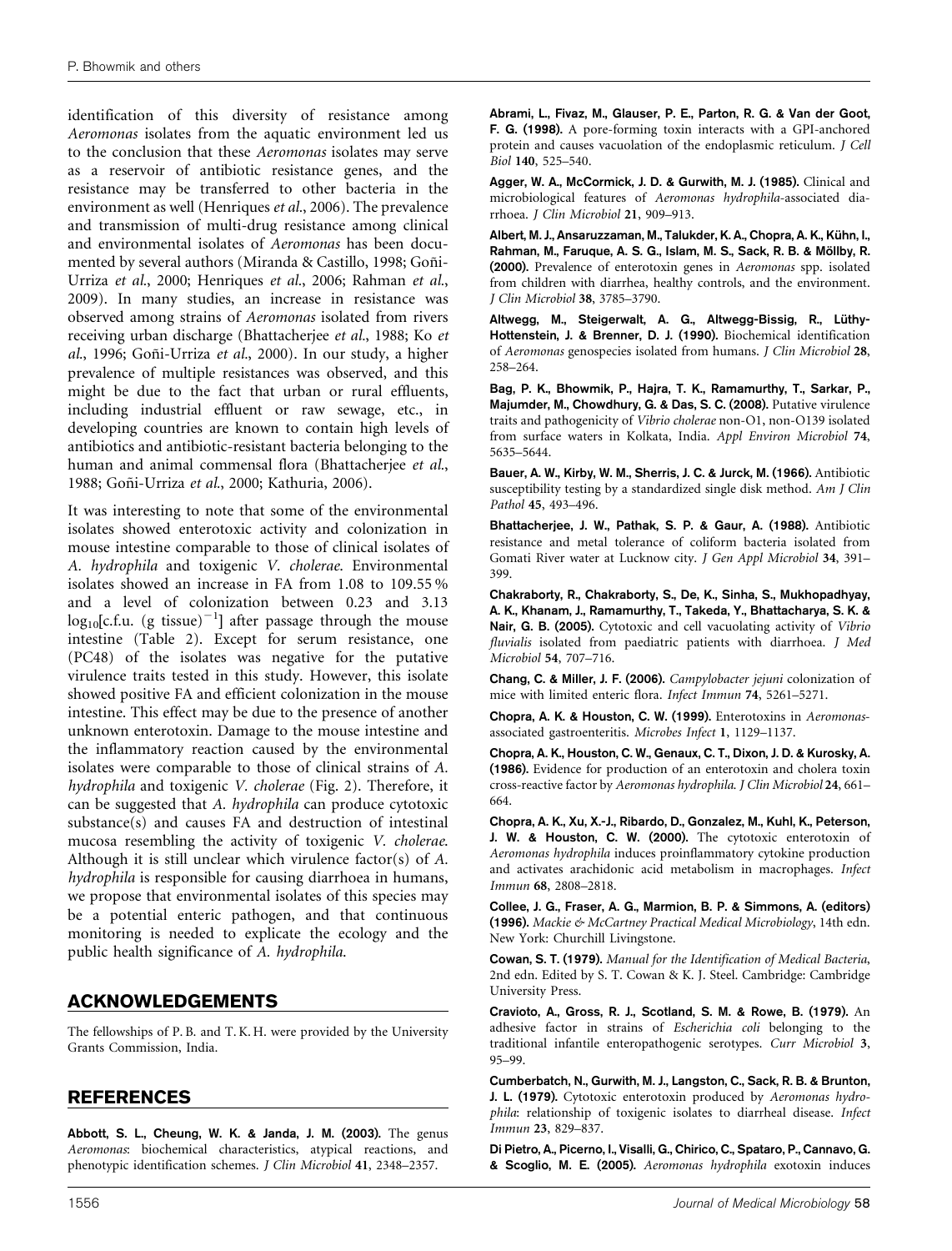cytoplasmic vacuolation and cell death in VERO cells. New Microbiol 28, 251–259.

Edberg, S. C., Browne, F. A. & Allen, M. J. (2007). Issues for microbial regulation: Aeromonas as a model. Crit Rev Microbiol 33, 89–100.

Ewing, W. H. & Davis, B. R. (1981). Medium and tests for differentiation of Enterobacteriaceae. US Department of Health and Human Services publication no. CDC 81–8236. Washington, DC: US Department of Health and Human Services.

Goñi-Urriza, M., Capdepuy, M., Arpin, C., Raymond, N., Caumette, P. & Quentin, C. (2000). Impact of an urban effluent on antibiotic resistance of riverine Enterobacteriaceae and Aeromonas spp. Appl Environ Microbiol 66, 125–132.

Hanninen, M. L. & Siitonen, A. (1995). Distribution of Aeromonas phenospecies and genospecies among strains from water, foods or from clinical samples. Epidemiol Infect 115, 39–50.

Hanninen, M. L., Salmi, S., Mattila, L., Taipalinen, R. & Siitonen, A. (1995). Association of Aeromonas spp. with travellers' diarrhoea in Finland. J Med Microbiol 42, 26–31.

Haque, Q. M., Sugiyama, A., Iwada, Y., Midorikawa, Y. & Yamaguchi, T. (1996). Diarrheal and environmental isolates of Aeromonas spp. produce a toxin similar to Shiga-like toxin 1.Curr Microbiol 32, 239–245.

Henriques, I. S., Fonseca, F., Alves, A., Saavedra, M. J. & Correia, A. (2006). Occurrence and diversity of integrons and beta-lactamase genes among ampicillin-resistant isolates from estuarine waters. Res Microbiol 157, 938–947.

Heuzenroeder, M. W., Wong, C. Y. F. & Flower, R. L. P. (1999). Distribution of two hemolytic toxin genes in clinical and environmental isolates of Aeromonas spp.: correlation with virulence in a suckling mouse model. FEMS Microbiol Lett 174, 131–136.

Hiransuthikul, N., Tantisiriwat, W., Lertutsahakul, K., Vibhagool, A. & Boonma, P. (2005). Skin and soft-tissue infections among tsunami survivors in southern Thailand. Clin Infect Dis 41, e93-e96.

Holt, G., Krieg, N. R., Sneath, P. H., Staley, J. T. & Williams, S. T. (1994). Bergey's Manual of Determinative Bacteriology, 9th edn. Baltimore: Williams & Wilkins.

Hughes, C., Phillips, R. & Robert, A. P. (1982). Serum resistance among Escherichia coli strains causing urinary tract infection in relation to O type and the carriage of hemolysin, colicin, and antibiotic resistance determinants. Infect Immun 35, 270–275.

Janda, J. M. (1991). Recent advances in the study of the taxonomy, pathogenicity, and infectious syndromes associated with the genus Aeromonas. Clin Microbiol Rev 4, 397–410.

Janda, J. M. & Abbott, S. L. (1998). Evolving concepts regarding the genus Aeromonas: an expanding panorama of species, disease presentations, and unanswered questions. Clin Infect Dis 27, 332–344.

Kaper, J., Seidler, R. J., Lockman, H. & Colwell, R. R. (1979). Medium for the presumptive identification of Aeromonas hydrophila and Enterobacteriaceae. Appl Environ Microbiol 38, 1023–1026.

Kathuria, V. (2006). Controlling water pollution in developing and transition countries – lessons from three successful cases. J Environ Manage 78, 405–426.

Keasler, S. P. & Hall, R. H. (1993). Detecting and biotyping Vibrio cholerae O1 with multiplex polymerase chain reaction. Lancet 341, 1661.

Khan, A., Yamasaki, S., Santo, T., Ramamurthy, T., Pal, A., Datta, S., Chowdhury, N. R., Das, S. C., Sikdar, A. & other authors (2002). Prevalence and genetic profiling of virulence determinants of non-O157 Shiga toxin producing Escherichia coli isolated from cattle, beef and human cases in Calcutta, India. Emerg Infect Dis 8, 54–62.

Kingombe, C. I., Huys, G., Tonolla, M., Albert, M. J., Swings, J., Peduzzi, R. & Jemmi, T. (1999). PCR detection, characterization, and distribution of virulence genes in Aeromonas spp. Appl Environ Microbiol 65, 5293–5302.

Ko, W. C., Yu, K. W., Liu, C. Y., Huang, C. T., Leu, H. S. & Chuang, Y. C. (1996). Increasing antibiotic resistance in clinical isolates of Aeromonas strains in Taiwan. Antimicrob Agents Chemother 40, 1260–1262.

Krovacek, K., Pasquale, V., Baloda, S. B., Soprano, V., Conte, M. & Dumontet, S. (1994). Comparison of putative virulence factors in Aeromonas hydrophila strains isolated from the marine environment and human diarrheal cases in southern Italy. Appl Environ Microbiol 60, 1379–1382.

Kühn, I., Albert, M. J., Ansaruzzaman, M., Bhuiyan, N. A., Alabi, S. A., Huys, G., Islam, M. S., Janssen, P., Kersters, K. & other authors (1997). Characterization of Aeromonas spp. isolated from humans with diarrhea, from healthy controls and from surface water in Bangladesh. J Clin Microbiol 35, 369–373.

Lawson, M. A., Burke, V. & Chang, B. J. (1985). Invasion of HEp-2 cells by fecal isolates of Aeromonas hydrophila. Infect Immun 47, 680–683.

Ljungh, A., Popoff, M. & Wadstrom, T. (1977). Aeromonas hydrophila in acute diarrheral disease; detection of enterotoxin and biotyping of strains. J Clin Microbiol 6, 96–100.

McKeon, D. M., Calabrese, J. P. & Bissonnette, G. K. (1995). Antibiotic resistant Gram-negative bacteria in rural groundwater supplies. Water Res 29, 1902–1908.

Merino, S., Rubires, X., Aguilar, A., Alberti, S., Hernandez-Alles, S., Benedi, V. J. & Tomas, J. M. (1996). Mesophilic Aeromonas sp. serogroup O:11 resistance to complement-mediated killing. Infect Immun 64, 5302–5309.

Merino, S., Aguilar, A., Nogueras, M. M., Regue, M., Swift, S. & Tomas, J. M. (1999). Cloning, sequencing, and role of two phospholipases (A1 and C) from mesophilic Aeromonas sp. serogroup O:34. Infect Immun 67, 4008–4013.

Miranda, C. D. & Castillo, G. (1998). Resistance to antibiotic and heavy metals of motile aeromonads from Chilean freshwater. Sci Total Environ 224, 167–176.

Nandi, B., Nandy, R. K., Mukhopadhyay, S., Nair, G. B., Shimada, T. & Ghose, A. C. (2000). Rapid method for species-specific identification of Vibrio cholerae using primers targeted to the gene of outer membrane protein OmpW. J Clin Microbiol 38, 4145–4151.

Nataro, J. P., Sears, C., Fasano, A. & Bloch, R. J. (2003). Enteric microbial toxins and the intestinal epithelial cytoskeleton. In Microbial Pathogenesis and the Intestinal Epithelial Cell, pp. 301– 332. Edited by G. A. Hecht. Washington, DC: American Society for Microbiology.

NCCLS (2002). Performance Standards for Antimicrobial Susceptibility Testing. 12th informational supplement, NCCLS document M100-S12. Wayne, PA: National Committee for Clinical Laboratory Standards.

Parsot, C., Taxman, E. & Mekalanos, J. J. (1991). ToxR regulates the production of lipoproteins and the expression of serum resistance in Vibrio cholerae. Proc Natl Acad Sci U S A 88, 1641–1645.

Pollard, D. R., Johnson, W. M., Lior, H., Tyler, S. D. & Rozee, K. R. (1990). Detection of the aerolysin gene in Aeromonas hydrophila by the polymerase chain reaction. J Clin Microbiol 28, 2477–2481.

Presley, S. M., Rainwater, T. R., Austin, G. P., Platt, S. G., Zak, J. C., Cobb, G. P., Marsland, E. J., Tian, K., Zhang, B. & other authors (2006). Assessment of pathogens and toxicants in New Orleans, LA following Hurricane Katrina. Environ Sci Technol 40, 468–474.

Rahman, M., Huys, G., Kühn, I., Rahman, M. & Möllby, R. (2009). Prevalence and transmission of antimicrobial resistance among Aeromonas populations from a duckweed aquaculture based hospital sewage water recycling system in Bangladesh. Antonie Van Leeuwenhoek 96, 313–321.